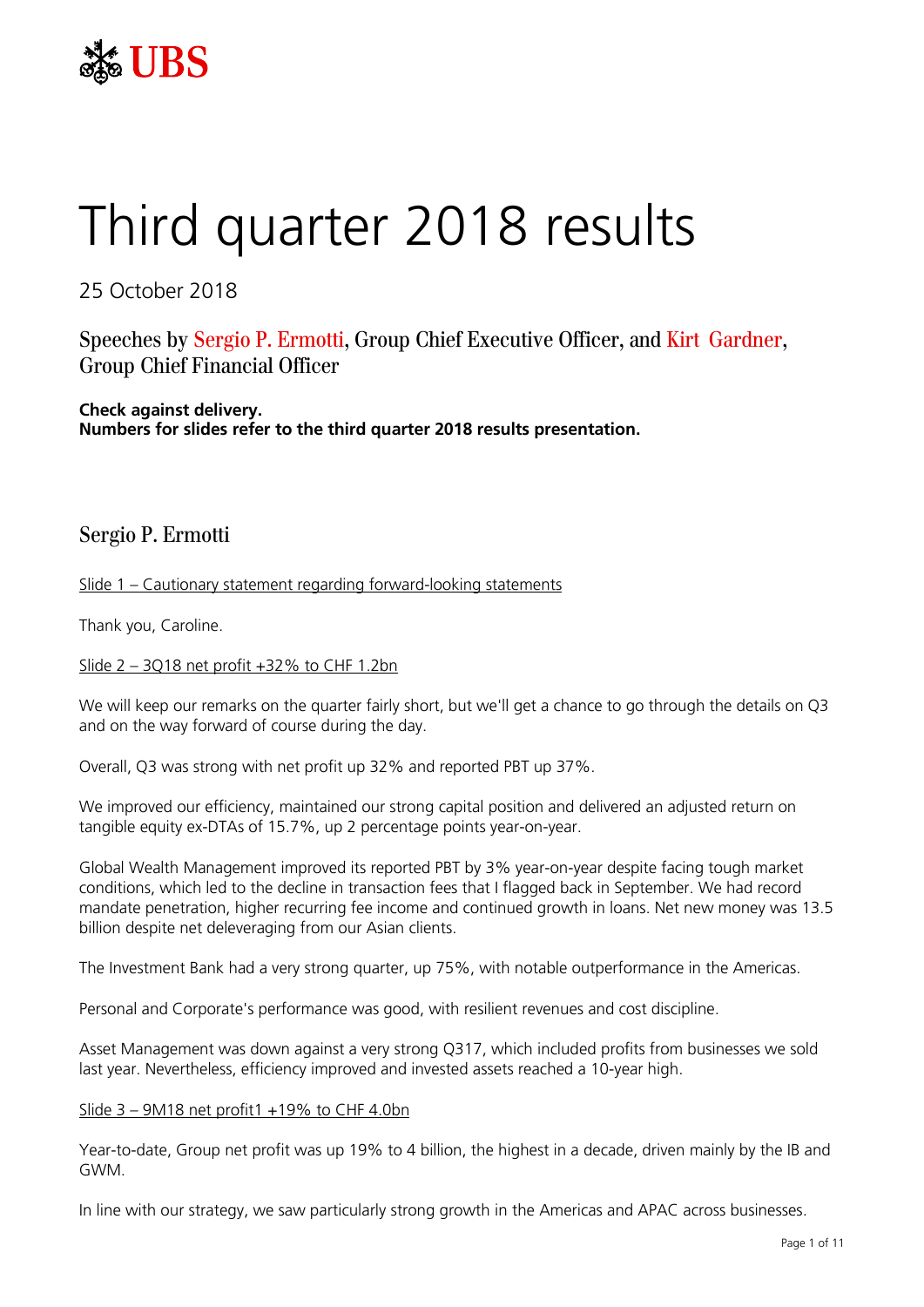Global Wealth Management's profits were up 14% year-on-year , also the highest in a decade.

Year-to-date adjusted return on tangible equity ex-DTAs was 16.7%, highlighting the benefits and strengths of our diversification combined with a capital-efficient business model.

### Slide 4 – 9M18 capital generation of 4.1bn

In the first nine months of the year, we have also delivered the strongest capital generation since Basel III was implemented.

On top of 1.5 billion CET1 capital build-up, we accrued almost 2 billion for dividends and repurchased 650 million francs worth of shares, which is 100 million above our target for this year.

Our capital position remains very strong with a CET1 capital ratio of 13.5%, a CET1 leverage ratio of 3.8%, and 5% tier 1 leverage ratio.

Summing up, another strong quarter with excellent capital generation despite a very challenging environment.

I'll now hand over to Kirt for the details on Q3.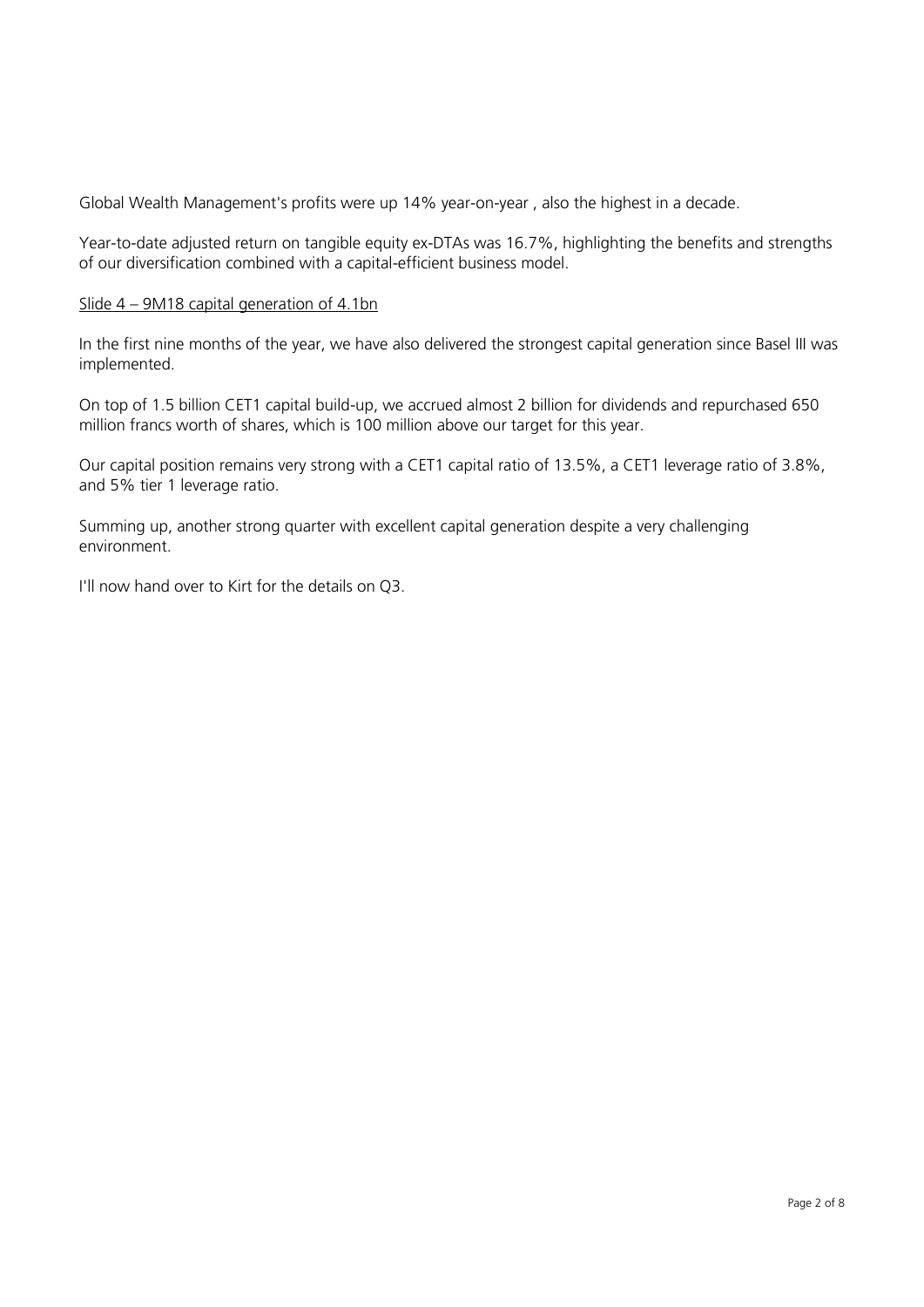## Kirt Gardner

Thank you, Sergio. Good morning everyone.

### Slide 5 – UBS Group AG results (consolidated)

Beginning the 1st of October, the US dollar has become our functional currency, and will also be our presentation currency from the fourth quarter. From 2019, net interest income should increase by around 250 million dollars, compared with the full-year 2018. For the fourth quarter, we expect a limited net benefit, as we incurred costs to reposition our balance sheet that offset any NII benefit. Our historic financials will be restated, with no material changes expected. Today, we published a timeseries in both Swiss francs and US dollars.

Moving to the third-quarter results, we have adjusted for restructuring expenses of 120 million and 55 million gains on sales. I will refer to adjusted results in Swiss francs unless otherwise noted.

#### Slide 6 – Global Wealth Management

As we all observed, the quarter was characterized by escalating geopolitical tensions with deteriorating trade talks, heightened concerns over Italy, and building tensions in the US related to the upcoming elections.

As you can see on the slide, these events weighed on markets, particularly in China, and emerging markets more broadly.

Not surprisingly, our clients froze in reaction to this particularly challenging environment. Transaction volumes were down across all asset classes and all regions, pushing our transaction-based income to its lowest level since the crisis.

#### Slide 7 – Global Wealth Management

Year-to-date Global Wealth Management PBT was the highest in a decade. For the quarter, profits were lower despite a ten-year high in recurring net fee income. As I just outlined, transaction-based revenues were down materially. The cost/income ratio rose slightly, reflecting 4% higher expenses, as we made further investments in technology and addressed regulatory requirements. Personnel expenses were lower, partly reflecting actions taken in the prior quarter.

Invested assets rose 6%, and all regions contributed to increased mandate penetration which reached a new high of 33.9%.

Loans were up 8% with higher balances in all regions, despite the deleveraging we saw in APAC.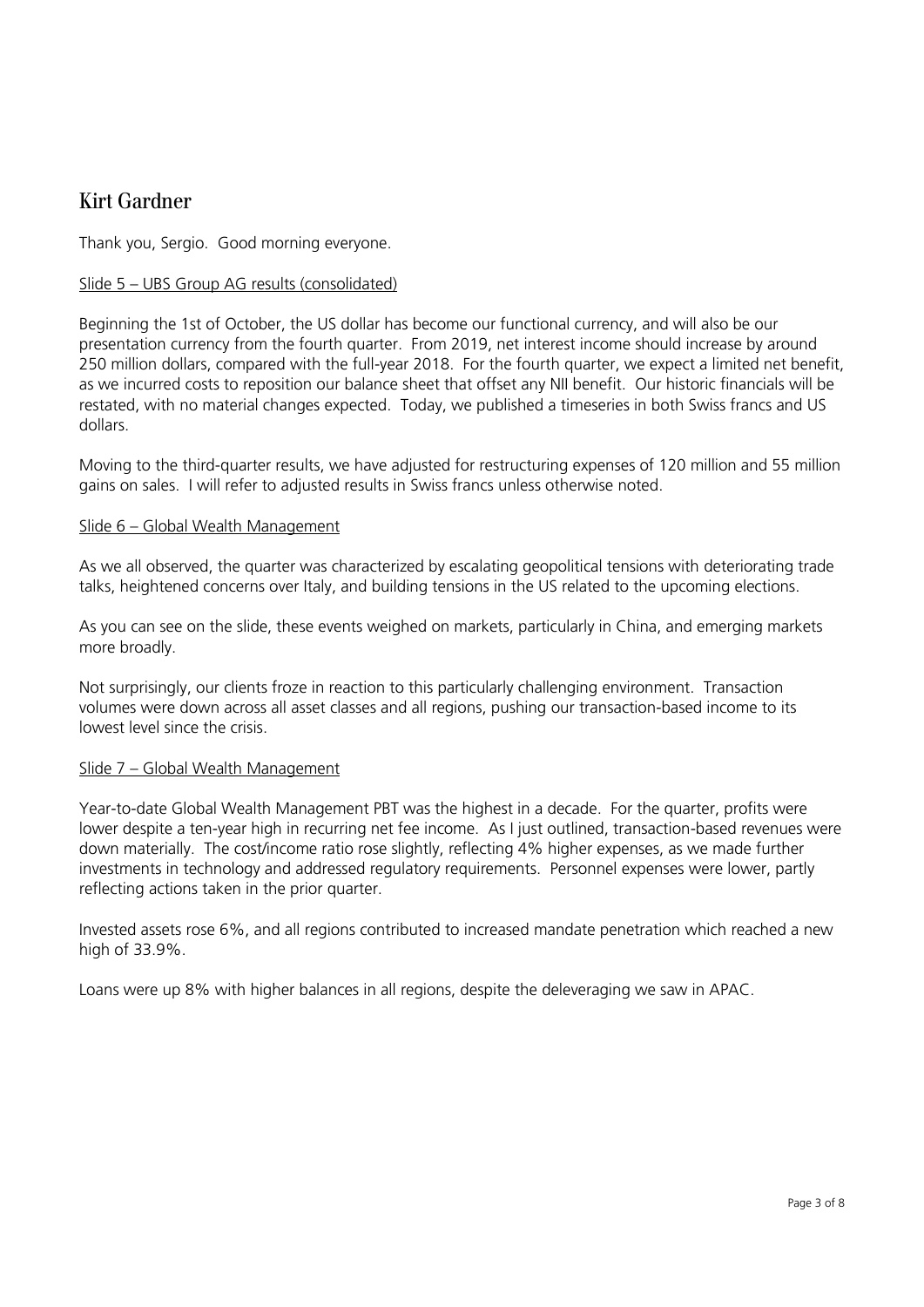#### Slide 8 – Global Wealth Management

Total operating income increased by 2%. Recurring net fee income increased 6% to a new high.

Net interest income was up 3% year-on-year, with deposit revenue up 14% and positive contribution from loans, partly offset by the expiry of a hedge portfolio and higher funding costs.

#### Slide 9 – Global Wealth Management

Third-quarter NII declined from 2Q18, as we saw reductions mainly related to currency translation, deposit net interest income and funding costs. Deposit income reduced, mostly as clients shifted into higher-yielding money market funds and other products, partly initiated by us in our fiduciary role and reflecting industry best practices, and as we issued certificates of deposit during the quarter to shore up our structural funding for current and anticipated growth in our loan book.

#### Slide 10 – Global Wealth Management

Moving to the regional view, we saw good growth in the Americas and in Global Ultra.

Americas operating income was up 6%, as strong recurring revenue offset lower transaction revenue.

In ultra-high net worth, profit rose 15% on good revenue growth, as invested assets increased on continued strong net inflows from our wealthiest clients.

APAC PBT was down 7%, reflecting the importance of transaction revenues in this region. In addition, we added 82 new advisors, an 8% increase year-on-year. EMEA and Switzerland were down on broadly flat revenues and higher expenses related to tech and regulatory costs.

Despite the challenging environment, net new money for the quarter was respectable at 13.5 billion. Asia and EMEA included a number of big-ticket inflows from ultra-high net worth clients. In the Americas, invested asset growth was in line with US peers.

#### Slide 11 – Personal & Corporate Banking

PBT in our Personal and Corporate business was 422 million, down 3% from the previous year, despite the continued NII headwinds, as well as higher technology costs related to our digital transformation program.

Revenues were broadly unchanged from the prior year. Recurring fees on custody and mandate assets rose, and bundled product volumes were higher. Transaction-based income decreased despite higher FX and referral fees, as we reclassified some costs to contra-revenues earlier this year. Net interest income was down only slightly, as increased deposit revenue was offset by lower banking book revenues and higher funding costs.

Expenses were up only 2%, due to an increase in technology investments and higher regulatory-related costs, while G&A and personnel expenses were lower.

Annualized net new business volume growth reached the highest third-quarter level in a decade at 4.5%.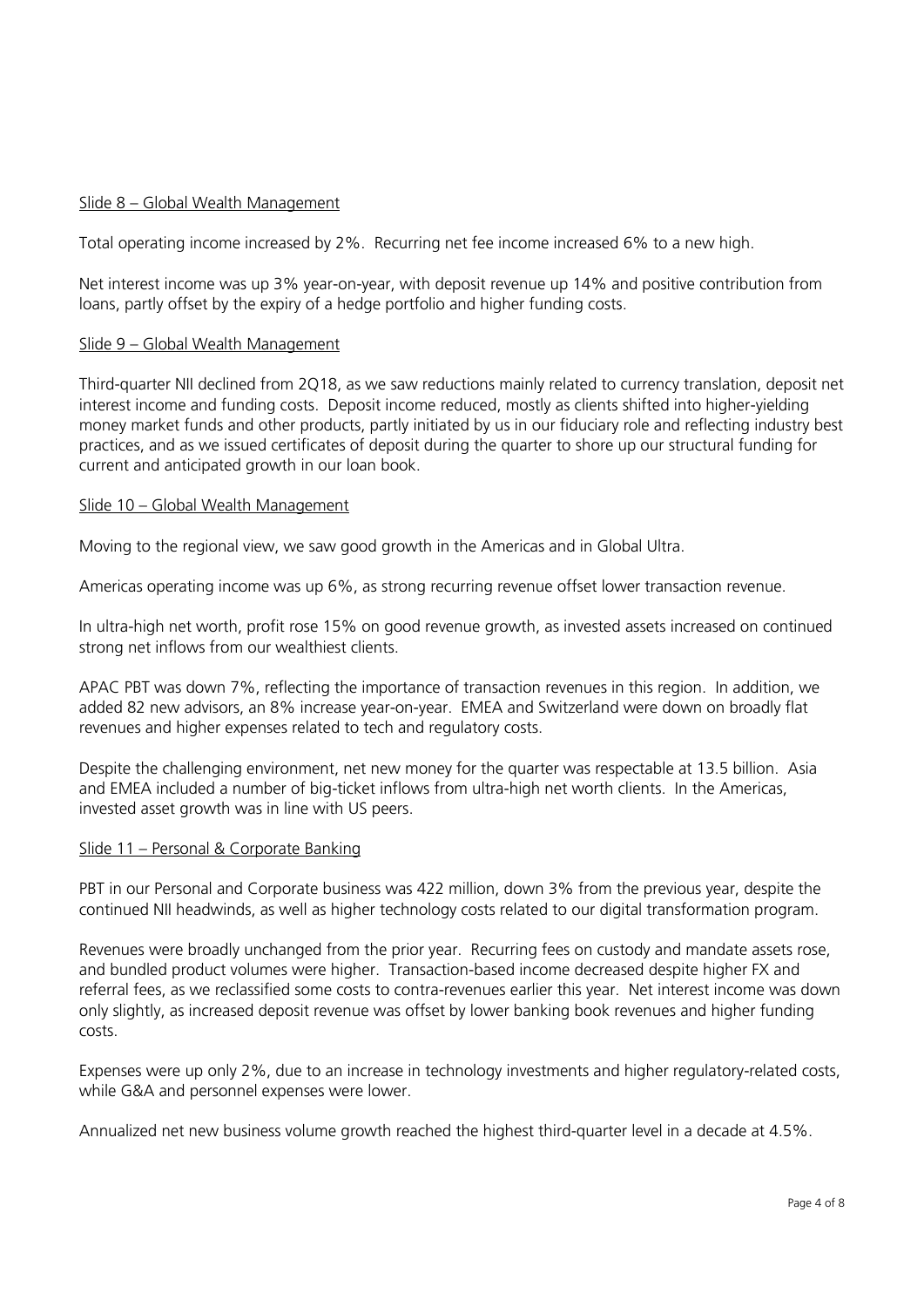#### Slide 12 – Asset Management

PBT for Asset Management was 129 million, down year-on year, but up from the second quarter, as we started to benefit from the cost actions we took during the second quarter. Costs were down 3% quarteron-quarter and 6% from 3Q18.

Normalized for the sale of our fund administration business in Q4 last year, net management fees were broadly stable.

Performance fees this quarter were below 3Q17 levels in both hedge fund businesses and equities due to weaker investment performance, reflecting a less constructive backdrop for active asset managers. In the fourth quarter, performance fees are expected to be broadly in line with 3Q18 levels.

Invested assets reached a decade high on strong net new money over the last 12 months and favorable markets.

#### Slide 13 – Investment Bank

Our IB delivered another very good quarter, with 44% PBT growth, driven by strong operating leverage. Return on attributed equity was 21%, up 6 percentage points from 3Q17. Overall, our IB results compare well with the peers that have reported to-date.

On a regional basis, we had particularly strong performance across the board in the Americas, where PBT more than doubled.

The strong quarter was driven by our ICS businesses, as the same environment that drove our wealth management clients to the sidelines, generated volatility that stimulated institutional client activity. Equities increased 15% on higher revenues across all regions and products, with stronger client flows in Financing Services. Including corporate equity derivatives to be more comparable with peers, Equities rose 4%.

FRC had a strong quarter with revenues up 29%, with increases in all products. We continued to see benefits from our FX e-trading platform investments, with volumes up 25%.

Corporate Client Solutions was down from a very good third quarter last year. Advisory had a strong quarter, as we increased fees from mergers and acquisitions against a decline in the fee pool.

Equity capital market revenues were significantly lower compared with an exceptional quarter last year.

Costs were down 2%, mostly on lower personnel expenses. We reduced our cost/income ratio by 7 percentage points.

We achieved these strong results while continuing to manage our resources prudently.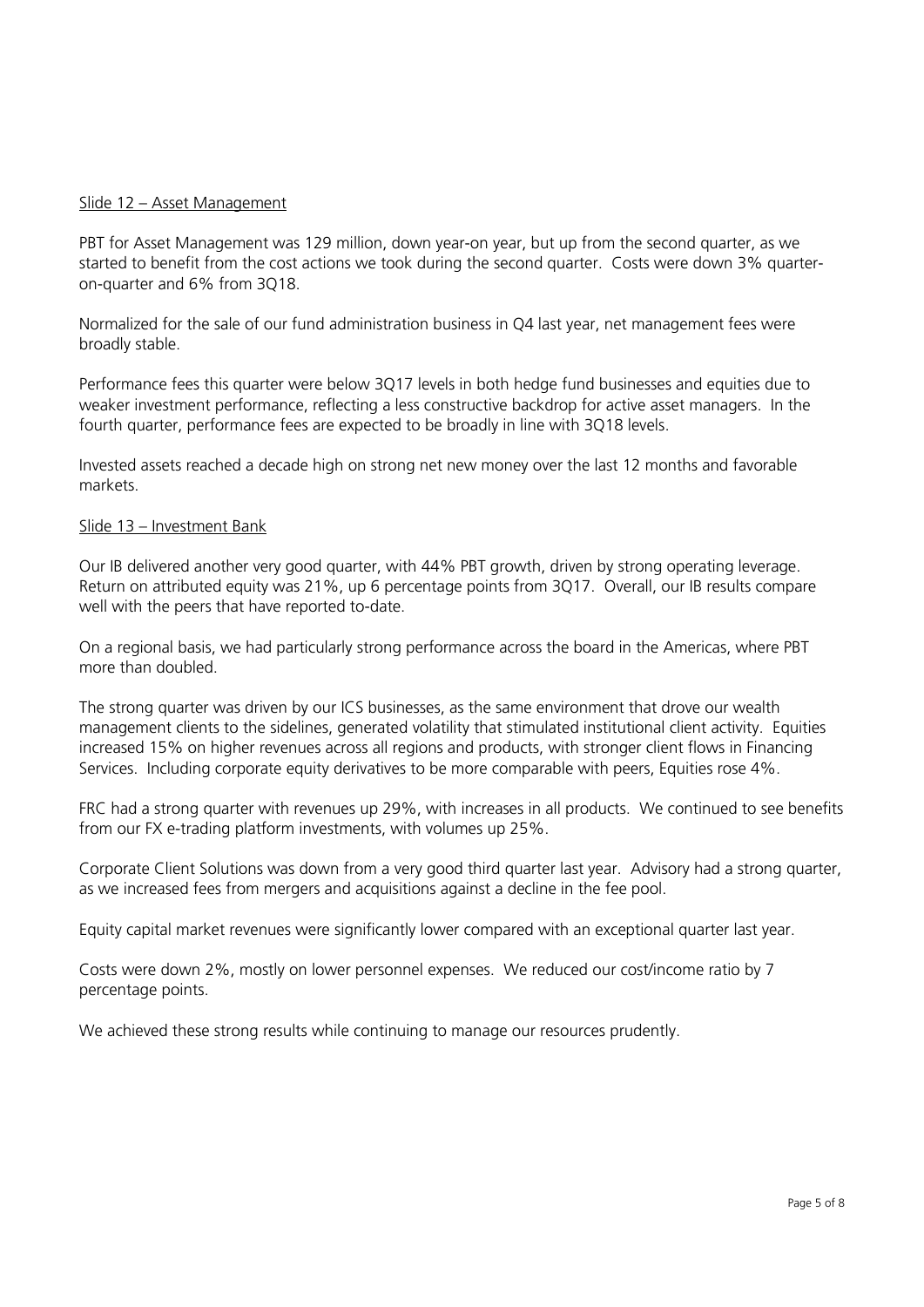### Slide 14 – Corporate Center

Corporate Center retained loss was down, reflecting lower expenses for litigation in CC Services.

The factors we highlighted last quarter continue to impact Group ALM, and structural risk management net income after allocations was a negative 128 million. We are taking actions to improve our Group ALM results going forward, which I'll come back to later today.

Non-core and Legacy Portfolio posted a small loss of 25 million, including valuation gains on our auction rate securities portfolio.

#### Slide 15 – New DTA recognition approach from 4Q18

During the fourth quarter, we will extend the recognition period of US tax-loss DTAs in our IHC tax group, to reflect the full life of the underlying tax losses. As a result, we expect to re-measure these DTAs less frequently, thereby reducing tax volatility in our earnings. US profits should be shielded from most cash taxes over the next decade.

In 1Q19, we will start to amortize these US tax loss DTAs, reducing their overall contribution to shareholders' equity.

We are expecting to make other DTA adjustments relating to our US operations in the fourth quarter.

All of these adjustments should have a limited net effect on net profit, IFRS equity, and CET1 capital.

From 2019, we anticipate the effective tax rate will be around 25%, of which less than half will be cash tax relevant, contributing to 88% of our PBT accreting to CET1 capital or being available for returns to shareholders.

#### Slide 12 – Capital and leverage ratios

Our capital position remains strong, with our CET1 ratios comfortably above the 2020 requirements, and we have TLAC of over 80 billion.

To wrap up, we had a good third quarter that highlighted the benefits of our diversified business model, contributing to a strong 2018 year to-date.

With that, Sergio and I will open it up for questions.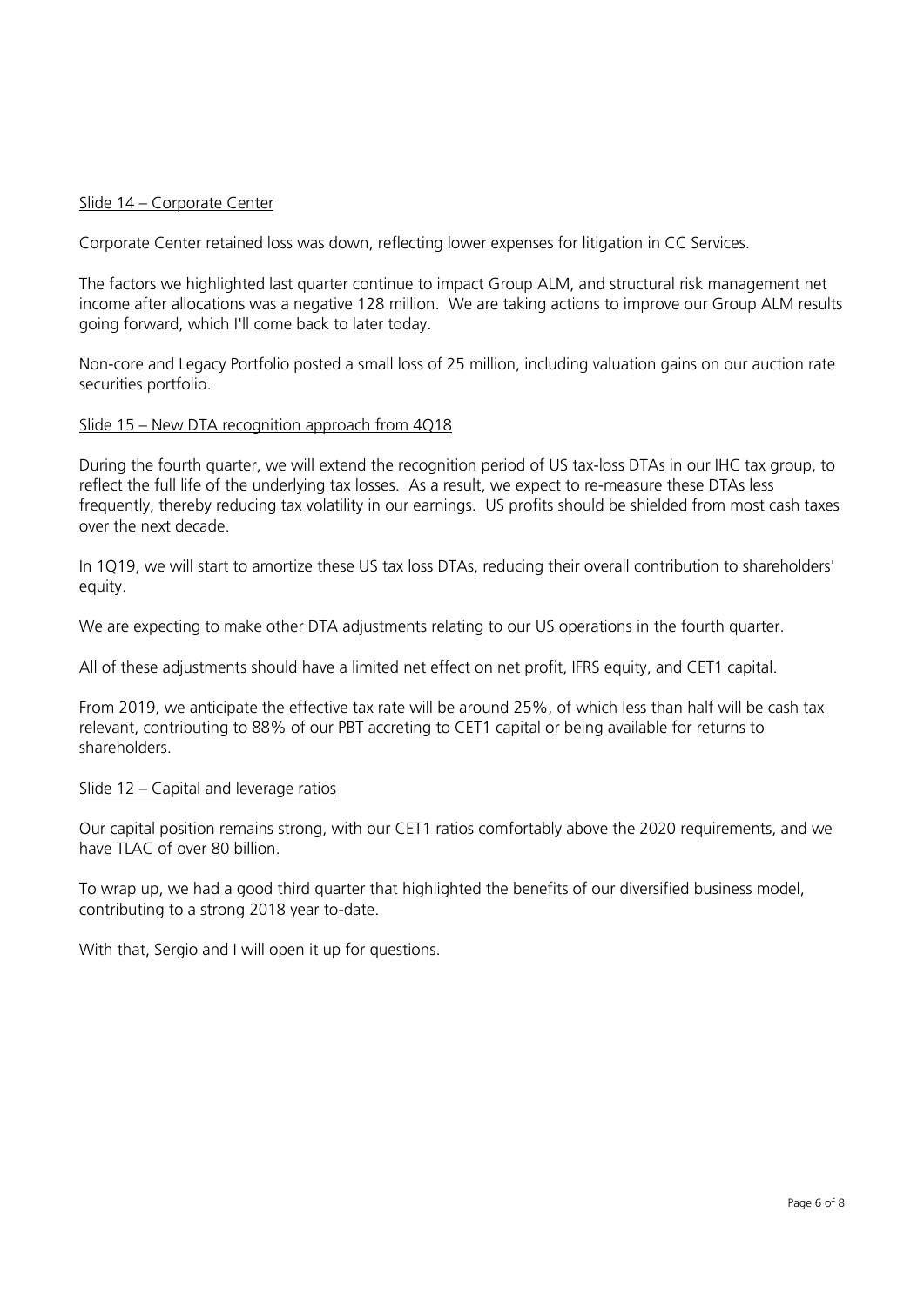**Cautionary statement regarding forward-looking statements:** This document contains statements that constitute "forward-looking statements," including but not limited to management's outlook for UBS's financial performance and statements relating to the anticipated effect of transactions and strategic initiatives on UBS's business and future development. While these forward-looking statements represent UBS's judgments and expectations concerning the matters described, a number of risks, uncertainties and other important factors could cause actual developments and results to differ materially from UBS's expectations. These factors include, but are not limited to: (i) the degree to which UBS is successful in the ongoing execution of its strategic plans, including its cost reduction and efficiency initiatives and its ability to manage its levels of riskweighted assets (RWA), including to counteract regulatory-driven increases, leverage ratio denominator, liquidity coverage ratio and other financial resources, and the degree to which UBS is successful in implementing changes to its businesses to meet changing market, regulatory and other conditions; (ii) continuing low or negative interest rate environment, developments in the macroeconomic climate and in the markets in which UBS operates or to which it is exposed, including movements in securities prices or liquidity, credit spreads, and currency exchange rates, and the effects of economic conditions, market developments, and geopolitical tensions on the financial position or creditworthiness of UBS's clients and counterparties as well as on client sentiment and levels of activity; (iii) changes in the availability of capital and funding, including any changes in UBS's credit spreads and ratings, as well as availability and cost of funding to meet requirements for debt eligible for total loss-absorbing capacity (TLAC); (iv) changes in or the implementation of financial legislation and regulation in Switzerland, the US, the UK and other financial centers that have imposed, or resulted in, or may do so in the future, more stringent or entity-specific capital, TLAC, leverage ratio, liquidity and funding requirements, incremental tax requirements, additional levies, limitations on permitted activities, constraints on remuneration, constraints on transfers of capital and liquidity and sharing of operational costs across the Group or other measures, and the effect these will or would have on UBS's business activities; (v) the degree to which UBS is successful in implementing further changes to its legal structure to improve its resolvability and meet related regulatory requirements and the potential need to make further changes to the legal structure or booking model of UBS Group in response to legal and regulatory requirements, to proposals in Switzerland and other jurisdictions for mandatory structural reform of banks or systemically important institutions or to other external developments, and the extent to which such changes will have the intended effects; (vi) uncertainty as to the extent to which the Swiss Financial Market Supervisory Authority (FINMA) will confirm limited reductions of gone concern requirements due to measures to reduce resolvability risk; (vii) the uncertainty arising from the timing and nature of the UK exit from the EU and the potential need to make changes in UBS's legal structure and operations as a result of it; (viii) changes in UBS's competitive position, including whether differences in regulatory capital and other requirements among the major financial centers will adversely affect UBS's ability to compete in certain lines of business; (ix) changes in the standards of conduct applicable to our businesses that may result from new regulation or new enforcement of existing standards, including recently enacted and proposed measures to impose new and enhanced duties when interacting with customers and in the execution and handling of customer transactions; (x) the liability to which UBS may be exposed, or possible constraints or sanctions that regulatory authorities might impose on UBS, due to litigation, contractual claims and regulatory investigations, including the potential for disqualification from certain businesses or loss of licenses or privileges as a result of regulatory or other governmental sanctions, as well as the effect that litigation, regulatory and similar matters have on the operational risk component of our RWA; (xi) the effects on UBS's cross-border banking business of tax or regulatory developments and of possible changes in UBS's policies and practices relating to this business; (xii) UBS's ability to retain and attract the employees necessary to generate revenues and to manage, support and control its businesses, which may be affected by competitive factors including differences in compensation practices; (xiii) changes in accounting or tax standards or policies, and determinations or interpretations affecting the recognition of gain or loss, the valuation of goodwill, the recognition of deferred tax assets and other matters, including from changes to US taxation under the Tax Cuts and Jobs Act; (xiv) UBS's ability to implement new technologies and business methods, including digital services and technologies and ability to successfully compete with both existing and new financial service providers, some of which may not be regulated to the same extent; (xv) limitations on the effectiveness of UBS's internal processes for risk management, risk control, measurement and modeling, and of financial models generally; (xvi) the occurrence of operational failures, such as fraud, misconduct, unauthorized trading, financial crime, cyberattacks, and systems failures; (xvii) restrictions on the ability of UBS Group AG to make payments or distributions, including due to restrictions on the ability of its subsidiaries to make loans or distributions, directly or indirectly, or, in the case of financial difficulties, due to the exercise by FINMA or the regulators of UBS's operations in other countries of their broad statutory powers in relation to protective measures, restructuring and liquidation proceedings; (xviii) the degree to which changes in regulation, capital or legal structure, financial results or other factors may affect UBS's ability to maintain its stated capital return objective; and (xix) the effect that these or other factors or unanticipated events may have on our reputation and the additional consequences that this may have on our business and performance. The sequence in which the factors above are presented is not indicative of their likelihood of occurrence or the potential magnitude of their consequences. Our business and financial performance could be affected by other factors identified in our past and future filings and reports, including those filed with the SEC. More detailed information about those factors is set forth in documents furnished by UBS and filings made by UBS with the SEC, including UBS's Annual Report on Form 20-F for the year ended 31 December 2017. UBS is not under any obligation to (and expressly disclaims any obligation to) update or alter its forward-looking statements, whether as a result of new information, future events, or otherwise.